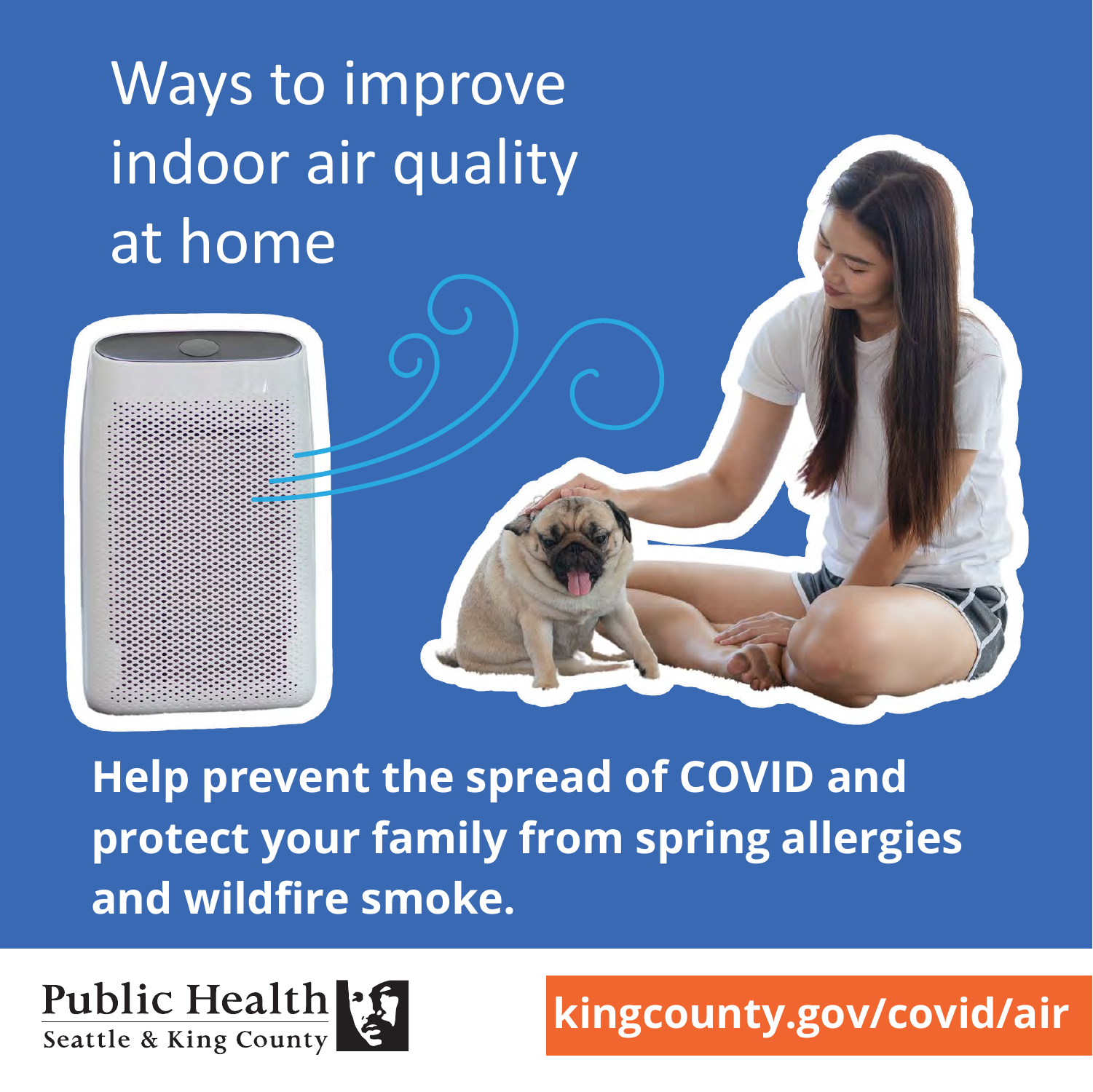### How can indoor air be unhealthy?



Home building materials and items we keep inside, like appliances, carpets and toys, can create particles that pollute the air inside our homes. Common activities like cooking and cleaning with chemicals also contribute.

Image: Duke University Environmental Exposomics Laboratory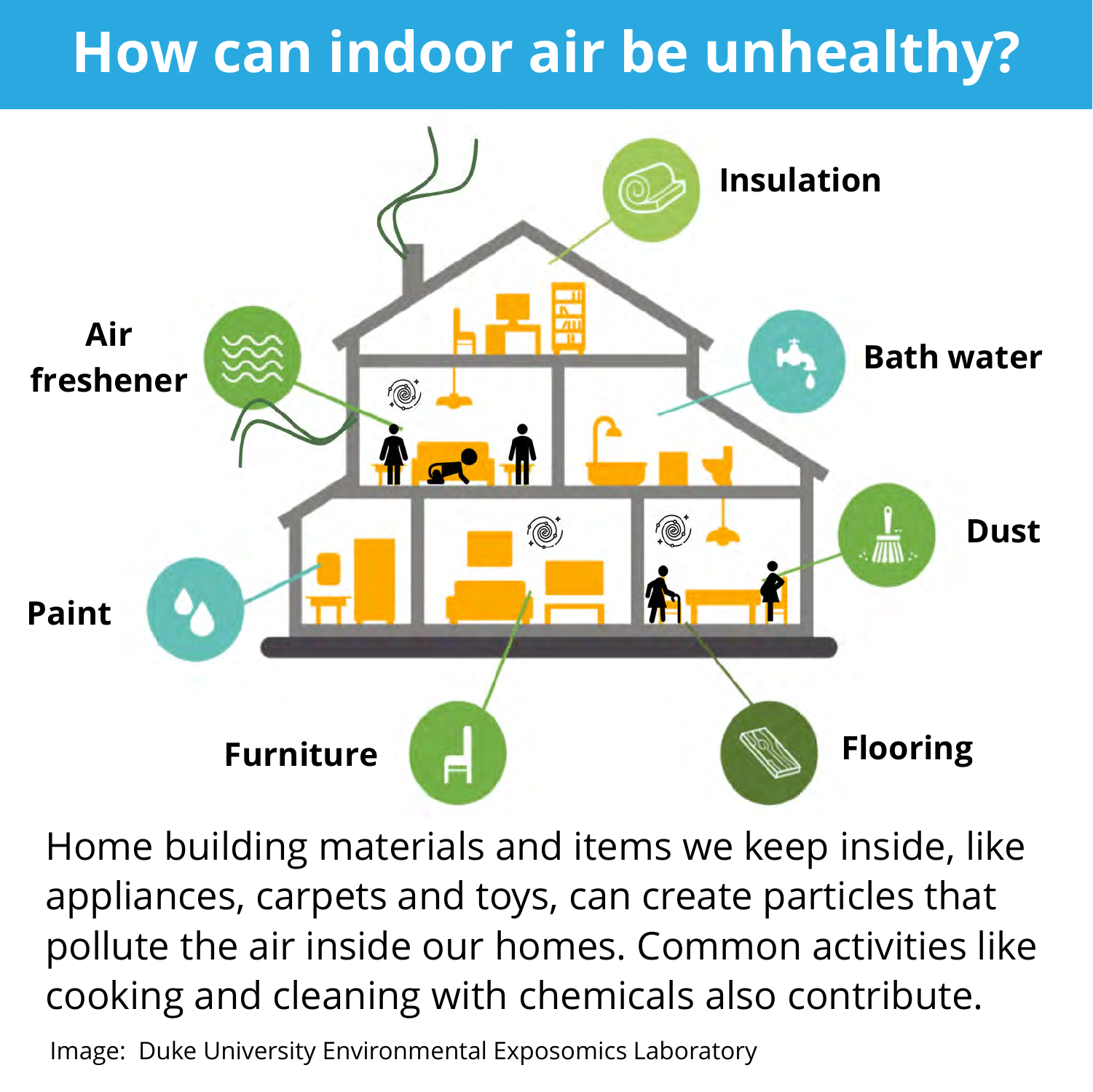## Easy ways to improve air quality

You can improve your air quality in these three ways:



**Prevention: Preventing particles** from being in the air.



**Ventilation:** Increasing air flow to dilute the number of harmful particles in the air.



Filtration: Filtering the air to remove particles.



kingcounty.gov/covid/air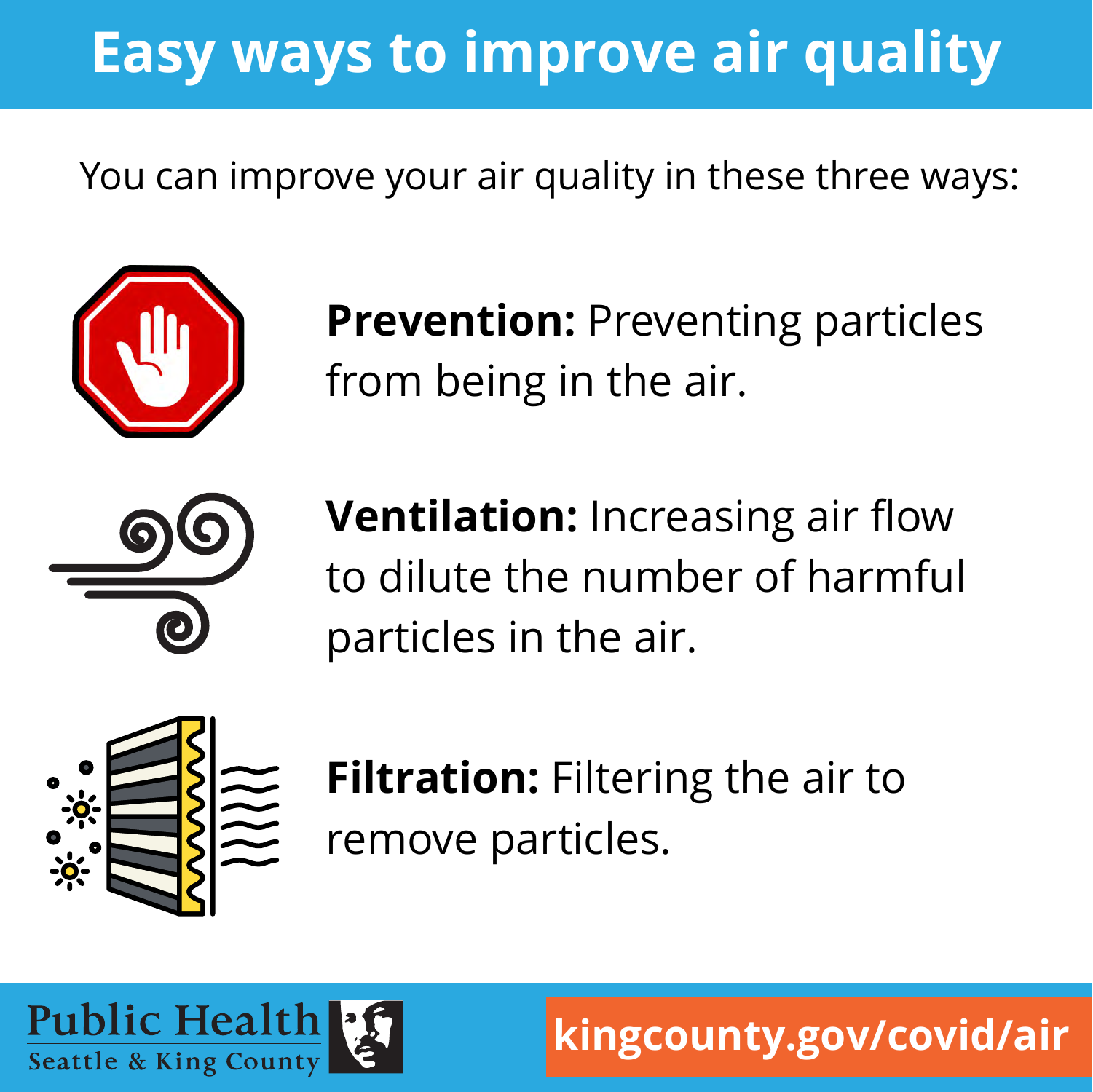#### How to prevent poor air quality







Avoid burning scented candles indoors or use ones made of natural materials like beeswax



Avoid smoking indoors, especially when children are present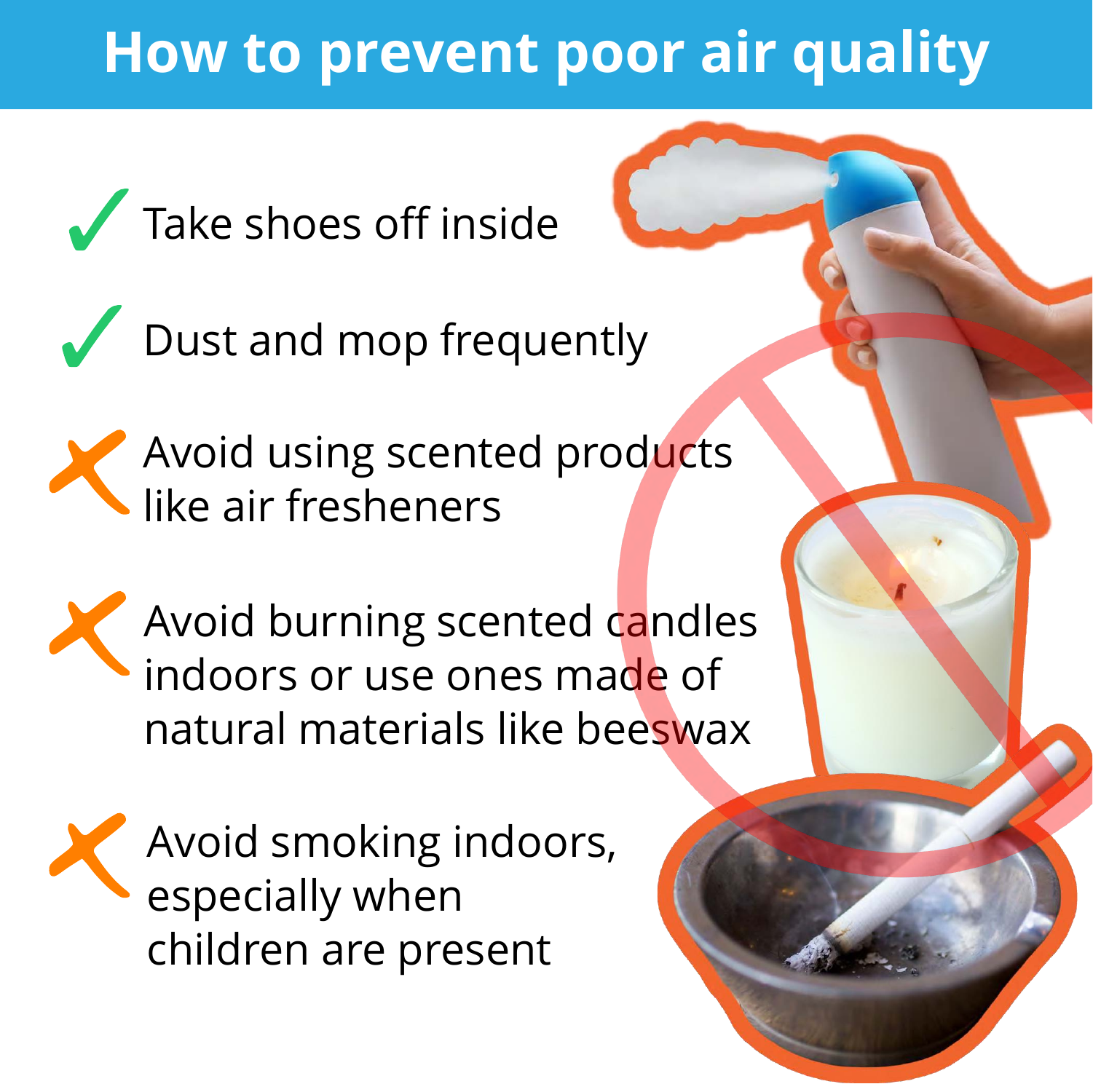### How to improve ventilation



Ventilation brings in fresh air from outside to improve air circulation and dilute the number of harmful particles in your home.

Open windows if weather allows

Place fans in the window to blow contaminated air out and pull new air in



Turn on an exhaust fan or open a window when you cook or take a shower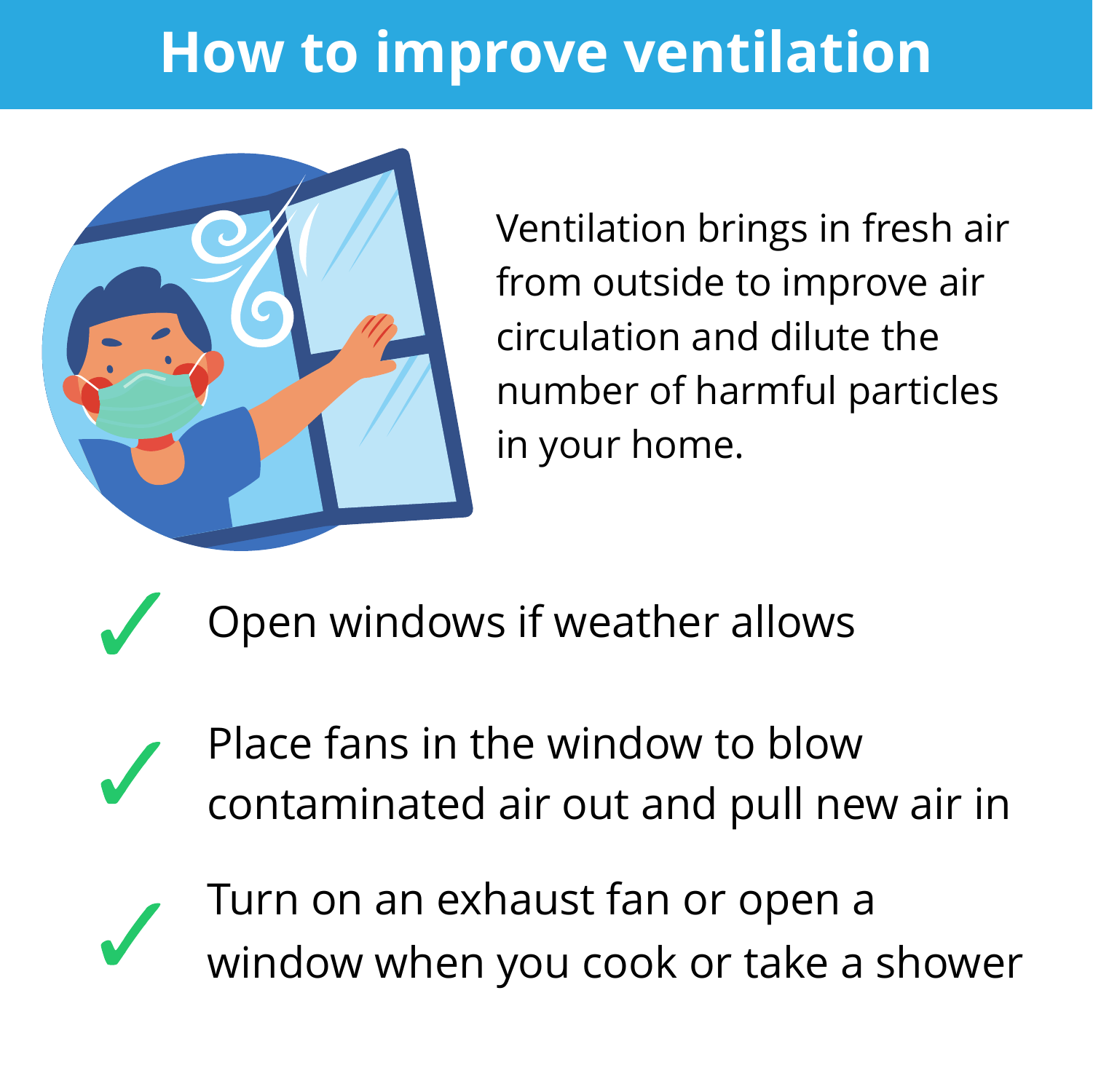### How to improve ventilation



You should avoid opening windows during wildfire smoke events and days when outdoor air pollution is high.

On these days, a portable HEPA air cleaner or box fan filter may be a better solution.

Check our area's outdoor air quality online at Puget Sound Clean Air Agency's website: pscleanair.org



**Public Health** Seattle & King County

kingcounty.gov/covid/air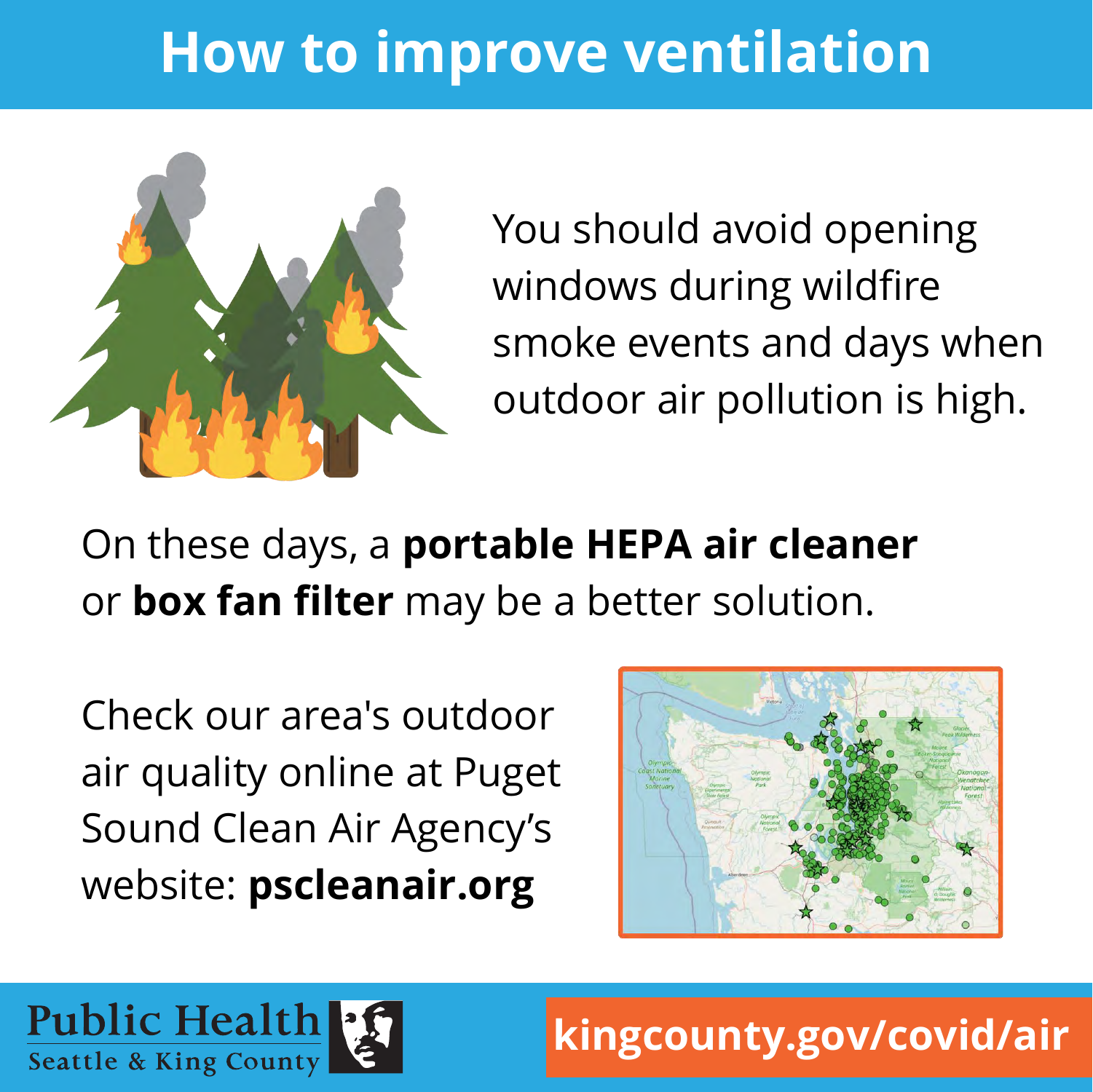#### How to filter indoor air

Consider buying a portable air cleaner with a **HEPA filter**, which captures and removes tiny particles from air such as pollen, smoke, germs, mold and dust.